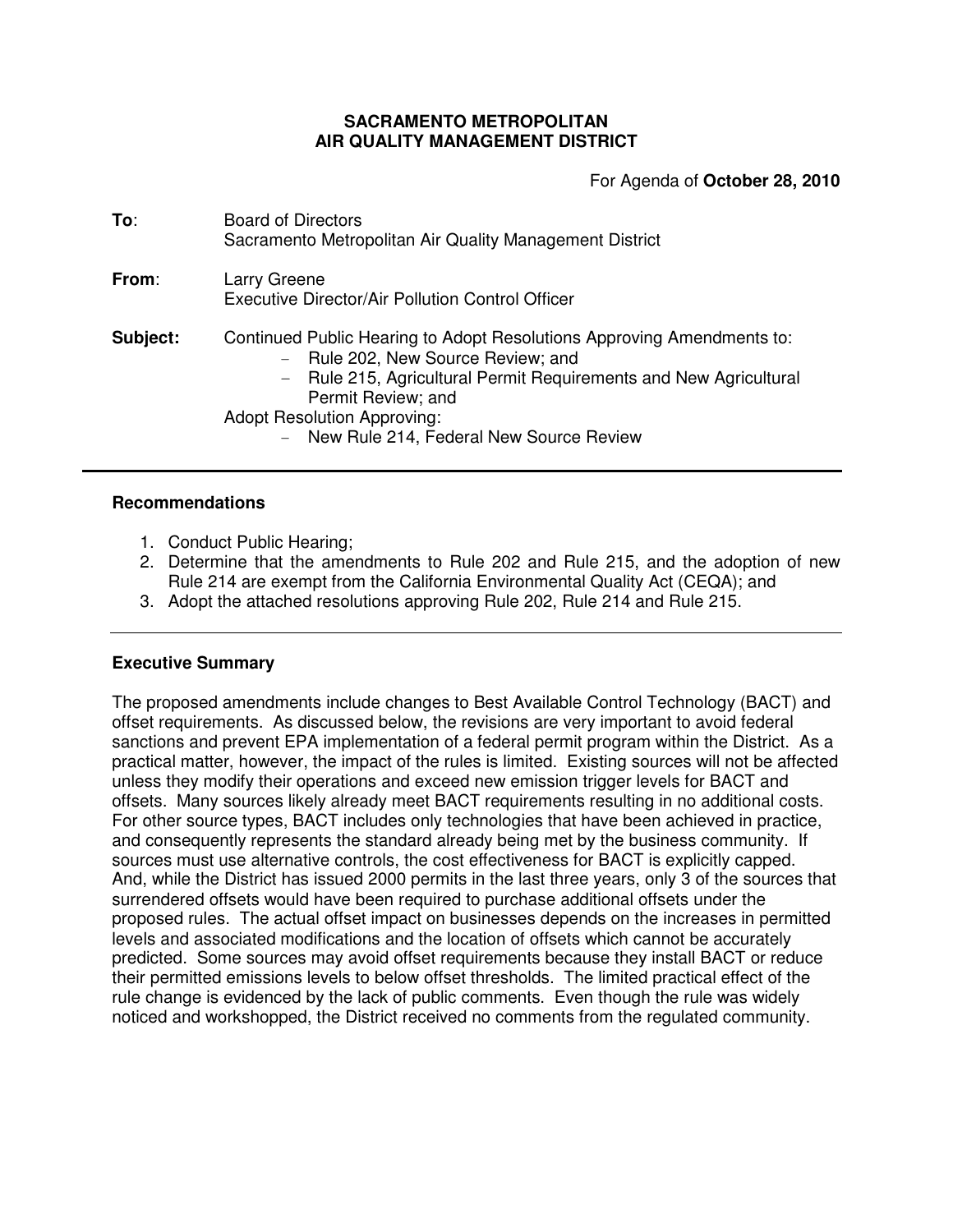Nonetheless, the amendments are critical to maintaining the District program. The amendments are mandated under a consent decree between the U.S. EPA and WildEarth Guardians<sup>1</sup>. WildEarth sued EPA for failing to implement federal Clean Air Act (CAA) requirements in various areas, including Sacramento. Under the consent decree, EPA must adopt a Federal Implementation Plan (FIP) and assume direct permit authority in noncompliant areas or approve a State Implementation Plan (SIP) prepared by the local air district. If EPA adopts a FIP, it will also start a sanctions clock requiring the District to amend its rules and obtain EPA approval of the amendments within 24-months. Sanctions include imposing more stringent permit requirements and withholding federal transportation funds. The deadline for EPA action is May 11, 2011, but the District must submit the SIP revision well in advance of that date to insure timely approval and avoid the FIP and sanctions.

To meet the WildEarth consent decree, the District must submit a rule package that includes all federal requirements implemented since the adoption of its current SIP rule in 1984. That includes two categories of recent requirements:

- -- CAA requirements triggered by the District's request to extend its ozone attainment date from 2013 to 2018. Failure to timely adopt these requirements will trigger sanctions<sup>2</sup>.
- -- CAA requirements triggered by EPA's PM2.5 nonattainment designation<sup>3</sup>.

In addition to the federally mandated rule amendments, the rule revision must meet the requirements of the Protect California Air Act of 2003 (SB 288)<sup>4</sup>. SB 288 was adopted to insure that any revisions required by federal law would not weaken the permitting requirements in effect prior to the amendment.

To meet federal mandates, the District is proposing a new Rule 214 that meets the federal-only mandates. Only Rule 214 will be submitted to EPA for approval into the SIP. By placing these requirements in a stand-alone rule, the District insures that strictly local and state requirements do not get incorporated into the SIP, which would render them enforceable in federal court in a citizen suit or EPA enforcement action. Rule 214 will apply only to federal major sources, including power plants and manufacturing facilities. The District currently has 14 major sources.

l.

<sup>&</sup>lt;sup>1</sup> WildEarth Guardians v. Jackson No. 4:09-CV-02453-CW (N.D. CA) "Proposed Consent Decree, Clean Air Act Citizen Suit," Federal Register Volume 74. December 7, 2009. p. 64076. WildEarth Guardians is a public interest group and Lisa Jackson is the Administrator of the U.S. Environmental Protection Agency.

<sup>2</sup> "Designations of Areas for Air Quality Planning Purposes: California; San Joaquin Valley, South Coast Air Basin, Coachella Valley, and Sacramento Metro 8-Hour Ozone Nonattainment Areas;

Reclassification," Federal Register Volume 75. May 5, 2010 p. 24409

<sup>3</sup> "Air Quality Designations for the 2006 24-Hour Fine Particle (PM2.5) National Ambient Air Quality Standards, Final Rule", Federal Register Volume 74. November 13, 2009 p. 58688

<sup>4</sup> California Health and Safety Code Sections 42500 through 42507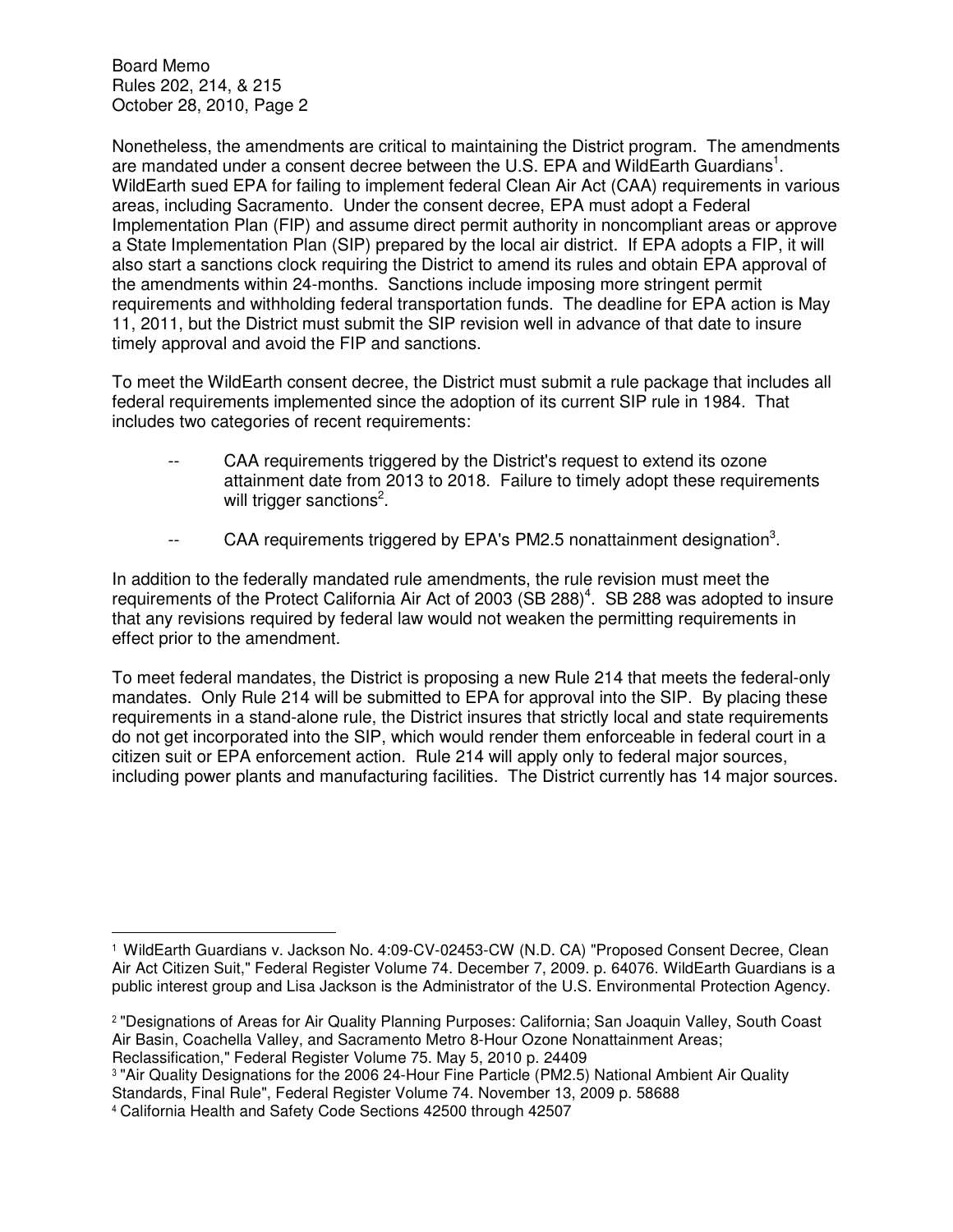To meet the state prohibition on weakening requirements, the District is also revising Rule 202. Rule 202 sets requirements for reviewing permit applications for new and modified sources, and established BACT and offset requirements and emission calculation procedures. Facilities subject to Rule 202 include chemical production plants, food processors, manufacturing plants, coating facilities, and facilities using large gas space or water heaters (these include schools, hospitals, and office buildings).

Rule 215 sets requirements for reviewing agricultural permit applications. Rule 215 crossreferences Rule 214, which would apply to any major agricultural sources. Currently, all the agricultural sources in the District are below the major source trigger levels. For example, the largest turkey farm would have to almost double in size (from 450,000 birds to 800,000 birds) and the largest user of diesel--powered irrigation pumps would have to increase in size from 14 pumps to 60.

# **Effective Date**

Generally, rules are effective immediately upon adoption unless the rule specifies delayed effective dates for provisions that require additional time for sources to comply. Staff believes implementation of the NSR rule should be delayed for two reasons. First, while we believe that the rules as proposed are consistent with federal requirements, in the past EPA has found that prior changes to the NSR rules have fallen short of the mark. The federal rules are complex and have changed over time making it difficult to be certain that any revision, including this one, will be approved by EPA without additional changes. We have used our best efforts to insure approval, including coordinating with ARB and EPA, but final approval is not guaranteed and additional revisions may be required. Delaying the effective date will give sources additional time (till as late as May 2011) to adjust plans that are under development in anticipation of the approval of these rules. Therefore, staff recommends that the resolution state that the rules become effective when EPA's final action approving these rules becomes effective.

### **Attachments**

The following table identifies the attachments to this memo.

| <b>Item</b>                                                             | <b>Attachment</b> | <b>Page Number</b> |
|-------------------------------------------------------------------------|-------------------|--------------------|
| <b>Board Resolutions</b>                                                |                   | 12                 |
| Proposed Rules 202, 214 and 215                                         |                   | 21                 |
| Addendum discussing changes to the<br>September Draft Rules 202 and 214 |                   | 91                 |
| September 2010 Board Package (excerpts)                                 |                   | 135                |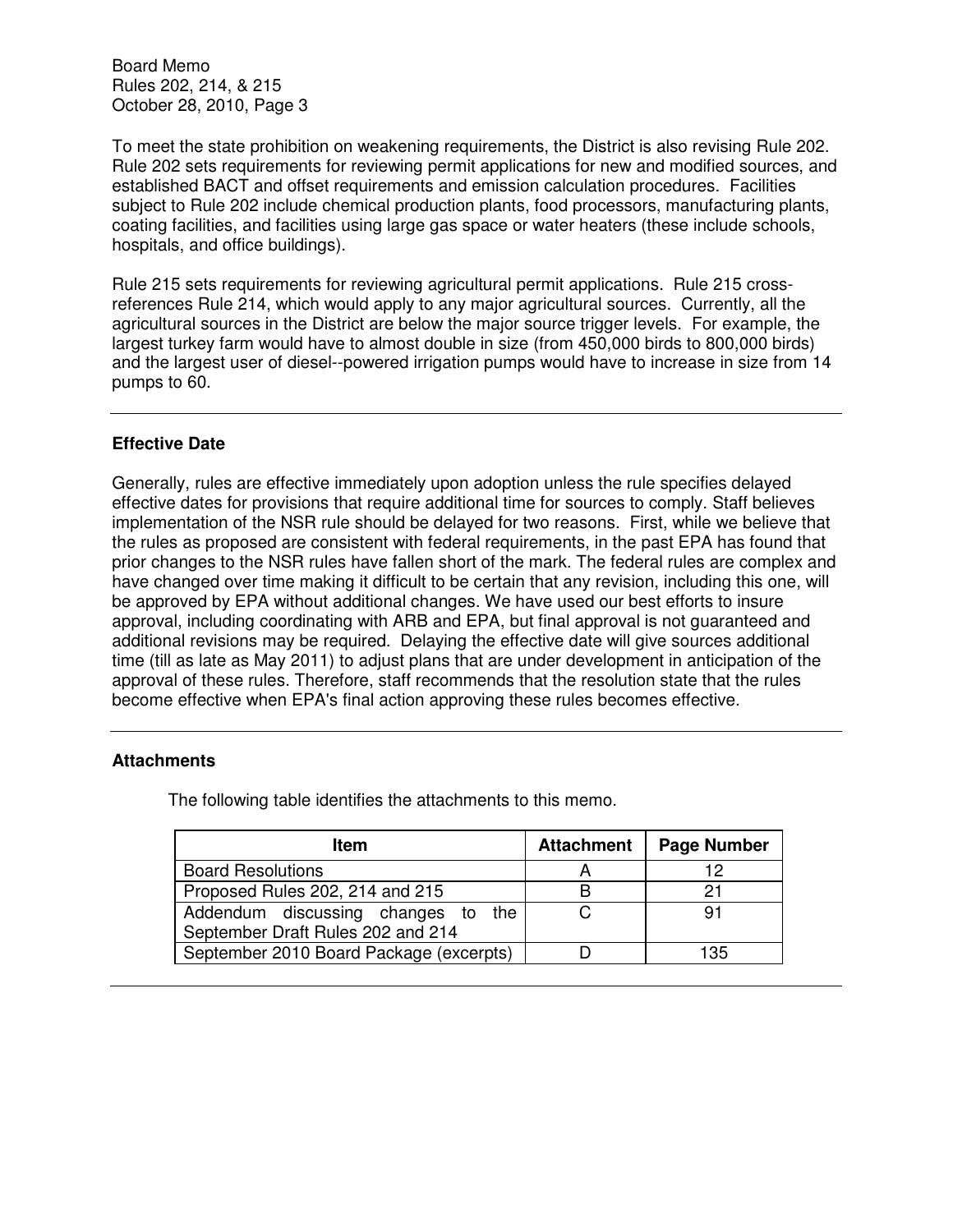# **Background**

The District is currently designated as a nonattainment area under both state and federal ozone, PM10<sup>5</sup> and PM2.5<sup>6</sup> standards. Adverse health effects are linked to ozone and particulate matter. Ground level ozone is a secondary pollutant formed from photochemical reactions of NOx and volatile organic compounds (VOCs) in the presence of sunlight. Ozone is a strong irritant that adversely affects human health and damages crops and other environmental resources. As documented by the U.S. Environmental Protection Agency (EPA) in the most recent Criteria Document for ozone (U.S. EPA 2006), both short-term and long-term exposure to ozone can irritate and damage the human respiratory system, resulting in:

- decreased lung function;
- development and aggravation of asthma;
- increased risk of cardiovascular problems such as heart attacks and strokes;
- increased hospitalizations and emergency room visits; and
- premature deaths.

According to the U.S. EPA, health studies have linked exposure to particulate matter, especially fine particles, to several significant health problems, including:

- increased respiratory symptoms, such as irritation of the airways, coughing, or difficulty breathing;
- decreased lung function;
- aggravated asthma;
- development of chronic bronchitis;
- irregular heartbeat:

 $\overline{a}$ 

- nonfatal heart attacks; and
- premature death in people with heart or lung disease.

Exposure to PM pollution can cause coughing, wheezing, and decreased lung function even in otherwise healthy children and adults. EPA estimates that thousands of elderly people die prematurely each year from exposure to fine particles. In addition, a study (Dominici et. al, 2006) of the correlation between PM2.5 concentrations and hospital admission rates concluded that short-term exposure to PM2.5 increases the risk of hospitalization for cardiovascular and respiratory diseases.

Because both ozone and PM aggravate asthma, it is useful to know how prevalent asthma is in our community. The incidence of asthma in Sacramento County is higher than both California and the United States, In Sacramento County<sup>7</sup>, 13.6% of the adult population reported being diagnosed with asthma at some point in their lives. The California rate is 11.5%, and the national rate is 10.1%. In Sacramento County 11.3% of adult respondents experienced asthma symptoms at least once in the previous 12 months, which is higher than the State of California (8.6%). Of the respondents, 39.9% experienced monthly symptoms, and 25.9% experienced symptoms daily or weekly.

<sup>&</sup>lt;sup>5</sup> Particulate matter with an aerodynamic diameter of 10 microns or less, Code of Federal Regulations, Title 40, Section 50.6.

<sup>&</sup>lt;sup>6</sup> Particulate matter with an aerodynamic diameter of 2.5 microns or less, Code of Federal Regulations, Title 40, Section 50.7.

 $7$  "Asthma Among Adults in Sacramento County, 2001" prepared by Disease Control and Epidemiology for County of Sacramento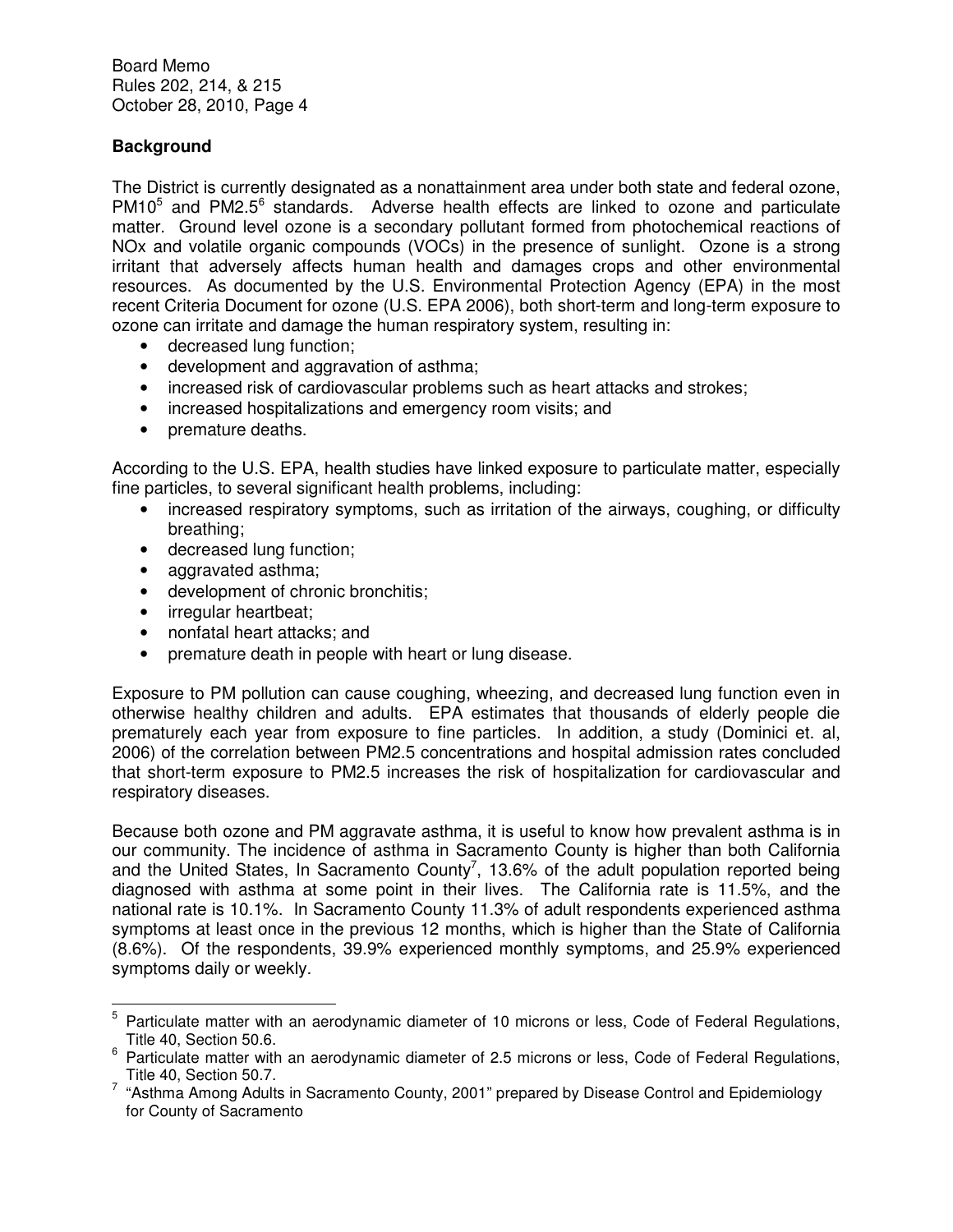Part of the strategy to control air pollution is to reduce emissions from new and modified stationary sources through a New Source Review (NSR) program. The federal Clean Air Act and its associated regulations contain NSR requirements for major stationary sources and major modifications. Major sources are sources that emit, or have the potential to emit, more than specified amounts of nonattainment pollutants or their precursors (e.g. 25 tons per year of ozone precursor emissions and 100 tons per year of PM2.5 or its precursors.)

The California Clean Air Act<sup>8</sup> has similar permitting requirements, including a requirement to establish a no net increase program for sources that emit, or have the potential to emit, 10 tons per year or more. In addition, state law<sup>9</sup> requires the Sacramento District to require the use of best available control technology for new or modified sources.

# **Continued from September Board Meeting**

Staff recommended changes to the rule in response to comments received during the 30 day public notice period. Under Health and Safety Code Section 40726, if the District makes substantive changes to the publicly noticed proposed rule, then the Board must allow additional opportunity for review and delay action until the next Board meeting. Therefore, at the September meeting, the Board opened the public hearing, introduced the revised text, and then continued the item to the October Board meeting for further discussion. There was no public testimony at the September hearing.

# **Reasons for Rule Changes**

 $\overline{a}$ 

The key purpose of the amendments is to retain local permitting authority and meet federal "severe" ozone and PM2.5 nonattainment area and state law requirements. The changes will also reduce future ozone precursor and PM2.5 emissions and help the District meet state and federal ozone and PM2.5 health standards. The requirements are similar to those already in place in the San Joaquin Valley and South Coast districts.

Rule changes are proposed to replace the 1984 version of the District's New Source Review rule, approved into the SIP in 1985<sup>10</sup>. The specific changes are:

- Add requirements for federal "severe" ozone nonattainment areas. The Clean Air Act<sup>11</sup> specifies increasingly stringent requirements for permitting new and modified sources in nonattainment areas that reflect the severity of their ozone problems.
- Add requirements for federal PM2.5 nonattainment areas. Sacramento was first designated as a PM2.5 nonattainment area in December 2009. The Clean Air Act<sup>12</sup> imposes permitting requirements to reduce the air quality impacts from new and modified businesses in all nonattainment areas.
- Enable the EPA to comply with the consent decree with WildEarth Guardians. The

<sup>8</sup> California Health and Safety Code Section 40919

<sup>9</sup> California Health and Safety Code Section 41010(b)

<sup>10</sup> Federal Register Volume 50. June 19, 1985 p. 25417

<sup>&</sup>lt;sup>11</sup> Additional Provisions for Ozone Nonattainment Areas, Clean Air Act Section 182, 42USC7511a

<sup>&</sup>lt;sup>12</sup> Discussed in EPA's PM2.5 NSR Implementation Rule. Federal Register Volume 73. May 16, 2008 p. 28321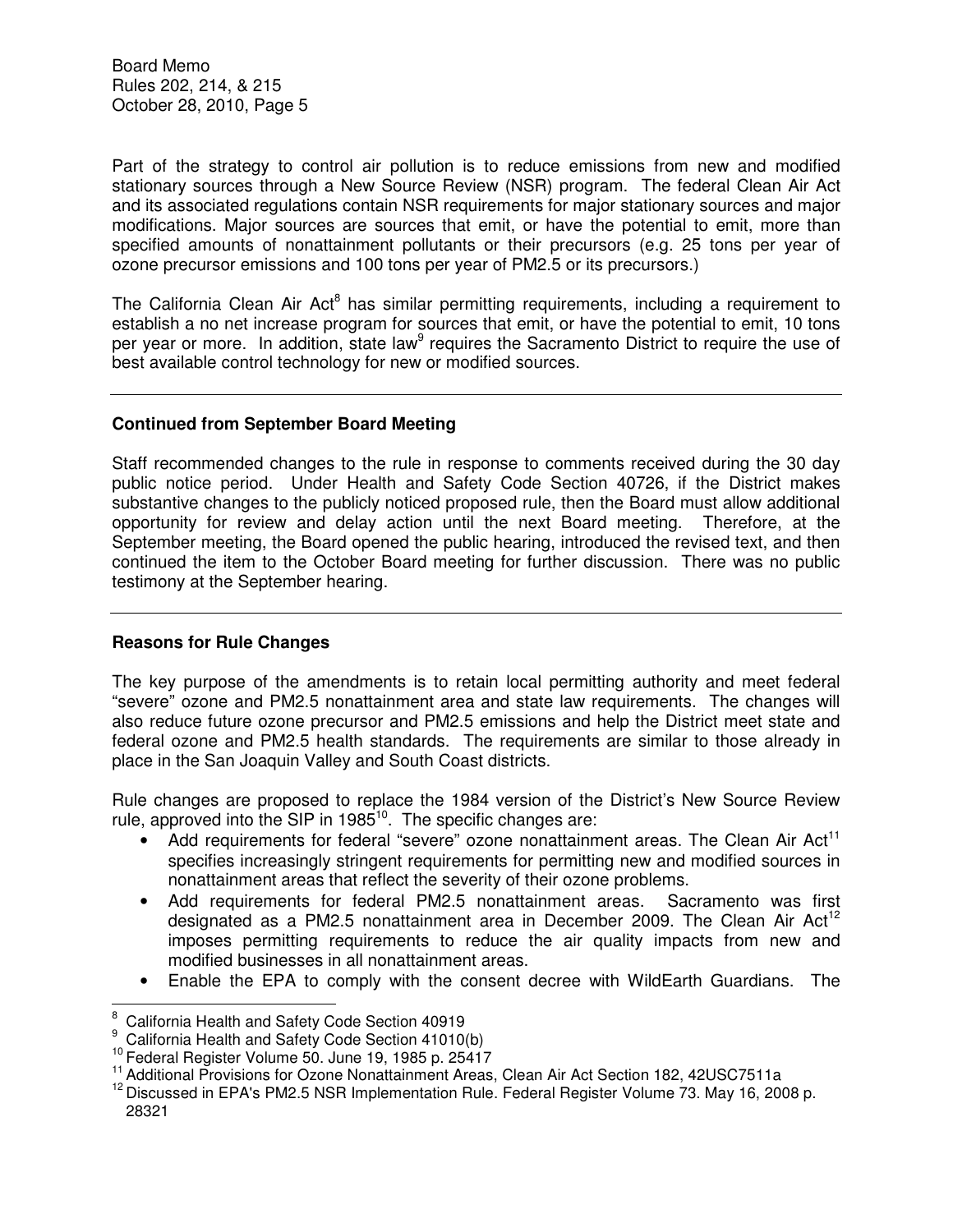consent decree sets a timeline of May 10, 2011 for EPA to approve a NSR rule that addresses both the 1997 National Ambient Air Quality Standards (NAAQS) for 8-hour ozone and PM2.5, promulgate a Federal Implementation Plan, or some combination of the two.

• Provide emission benefits to help meet the PM2.5 and ozone standards. Benefits are created by reducing emissions from new and modified emission units and offsetting emissions with emission reductions from within the Sacramento region.

In making these revisions, the District must comply with the Protect California Air Act of 2003 (SB288.) This state law prohibits amendments that would relax the requirements.

Staff has worked closely with our oversight agencies to satisfy both state and federal requirements and ensure approval of these permitting rule revisions. The proposed Rule 214, if approved by the Board and EPA, will enable us to retain local permitting authority.

### **Summary of Proposed Rule Amendments**

The major proposed changes to the rules are summarized below. Note that many of the rule language additions and changes noted below are already required under other state and federal laws and regulations and our permitting rules, which require the District to implement all provisions of state and federal law when permitting sources<sup>13</sup>. The rule revision will clarify the requirements by bringing them together in a single permit program. Please refer to Attachment C for a more detailed description of additional changes and Appendix A of the Staff Report (in Attachment D) for details of the original proposed changes.

### **Rule 202:**

l.

- Limits offset exemptions as follows:
	- o Emergency equipment exemption applies only if the equipment is not a major stationary source in and of itself or is not a major modification;
	- $\circ$  Temporary source exemption applies only if the emissions increase for the project does not exceed specified levels; and
	- $\circ$  Replacement equipment exemption applies only if (i) the replacement is an identical emissions unit(s) or (ii) is a functionally equivalent emissions unit. To qualify as functionally equivalent, the unit may not be a major source or major modification, must serve the identical function, and the emissions increase may not exceed specified levels.
- Adds exemption to clarify that Rule 202 does not apply to non-major agricultural stationary sources and agricultural non-major modifications. Consistent with current practice, these exempt sources are subject to the requirements of Rule 215 – Agricultural Permit Requirements and New Agricultural Permit Review.
- Requires Best Available Control Technology (BACT) for all new and modified equipment that increases emissions.
- Lowers offset trigger level for PM10 from 7,500 pounds per quarter to 7,300 pounds per quarter.
- Adds the following PM2.5 stationary source Clean Air Act NSR requirements:
	- o Requires BACT for all PM2.5 emission increases.

<sup>13</sup> California Health and Safety Code Sections 40001(a) and 42300(a), Rule 201 Section 303.1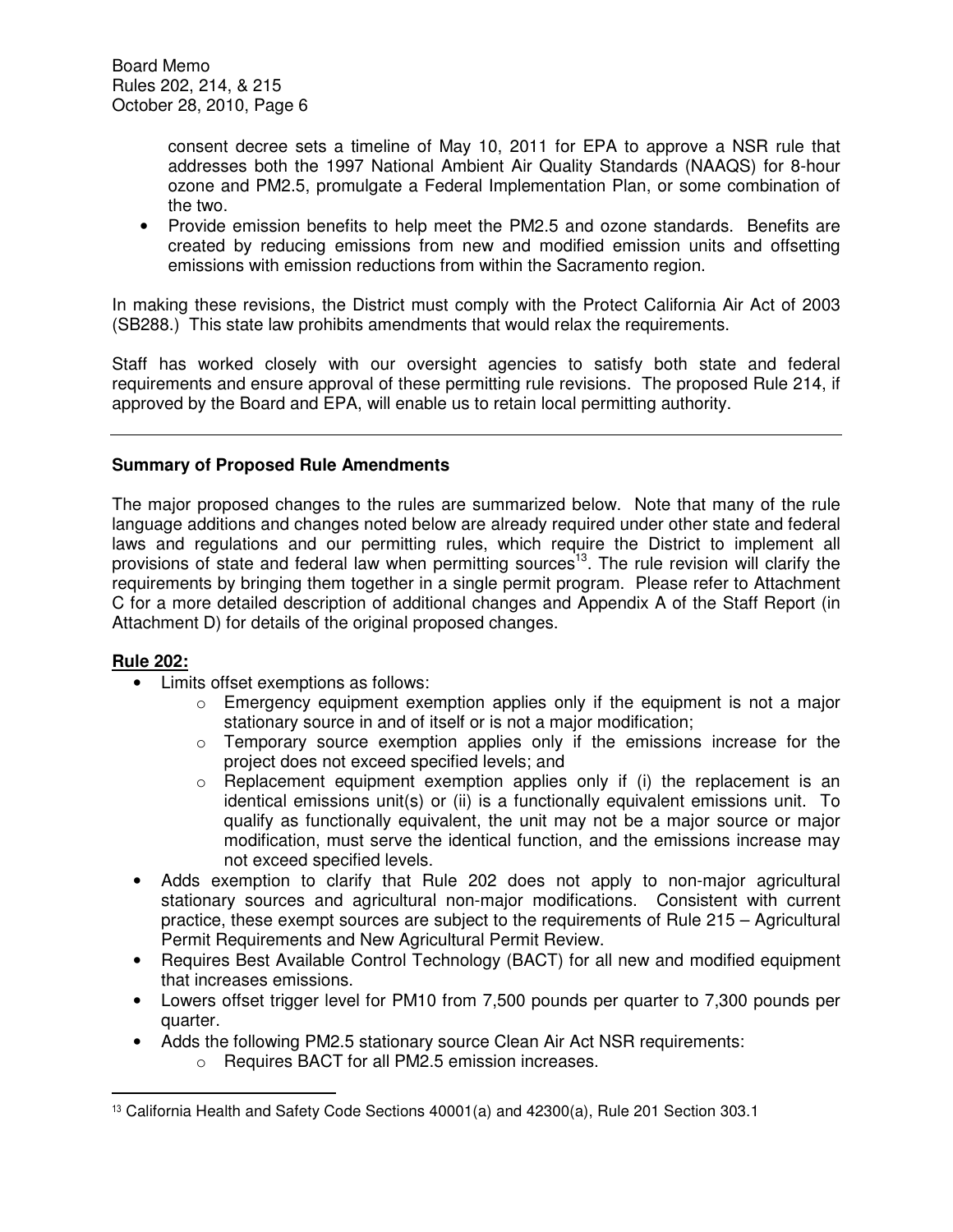- o Sets PM2.5 offset trigger level at 15 tons per year.
- $\circ$  Establishes PM2.5 offset ratios that are consistent with PM10 ratios.
- o Requires that permit holders obtain emission offsets for PM2.5 and PM2.5 precursors from within the Sacramento Federal Nonattainment Area for PM2.5.
- Increases offset ratios for emission reductions credits for distances greater than 15 miles from the source. The ratios for VOC, NOx and PM10 for distances greater than 15 miles are increased from 1.5:1.0 to 2.0:1.0.
- Adds exemption from alternative siting requirements that are included Rule 213, Federal Major Modifications.
- Requires major sources to use actual emissions instead of potential to emit in emission calculations for exemptions, BACT, major modifications, and emission offset purposes unless the emissions were fully offset within the 5-year period prior to the date their application is deemed complete or the actual emissions are within 80% of permitted potential to emit levels.

# **Rule 214:**

New Rule 214 contains the New Source Review requirements that are required by federal laws and regulations. The rule is similar to Rule 202, with the important differences described below.

- Only applies to major stationary sources.
- Adds an exemption from PM10 requirements that takes effect upon redesignation of Sacramento County as attainment for the federal PM10 NAAQS.
- Removes carbon monoxide (CO) and lead (Pb) from the rule because Sacramento County has attained the relevant NAAQS. CO and Pb will be regulated by Rule 203 – Prevention of Significant Deterioration.
- Removes references to California laws and regulations. Rule 214 is a purely federal rule.
- Revises potential to emit calculation to exclude fugitive emissions unless a source belongs to one of the required source categories (as defined in Rule 207).

# **Rule 215:**

Clarifies that Rule 214 and 202 apply to major agricultural sources. Rule 215 sets requirements for reviewing agricultural permit applications. Currently, all the agricultural sources in the District are below the major source trigger levels. For example, the largest turkey farm would have to almost double in size (from 450,000 birds to 800,000 birds) and the largest user of diesel--powered irrigation pumps would have to increase in size from 14 pumps to 60.

# **Cost Impacts**

The primary changes that potentially impact businesses are increased offset obligations and additional BACT controls.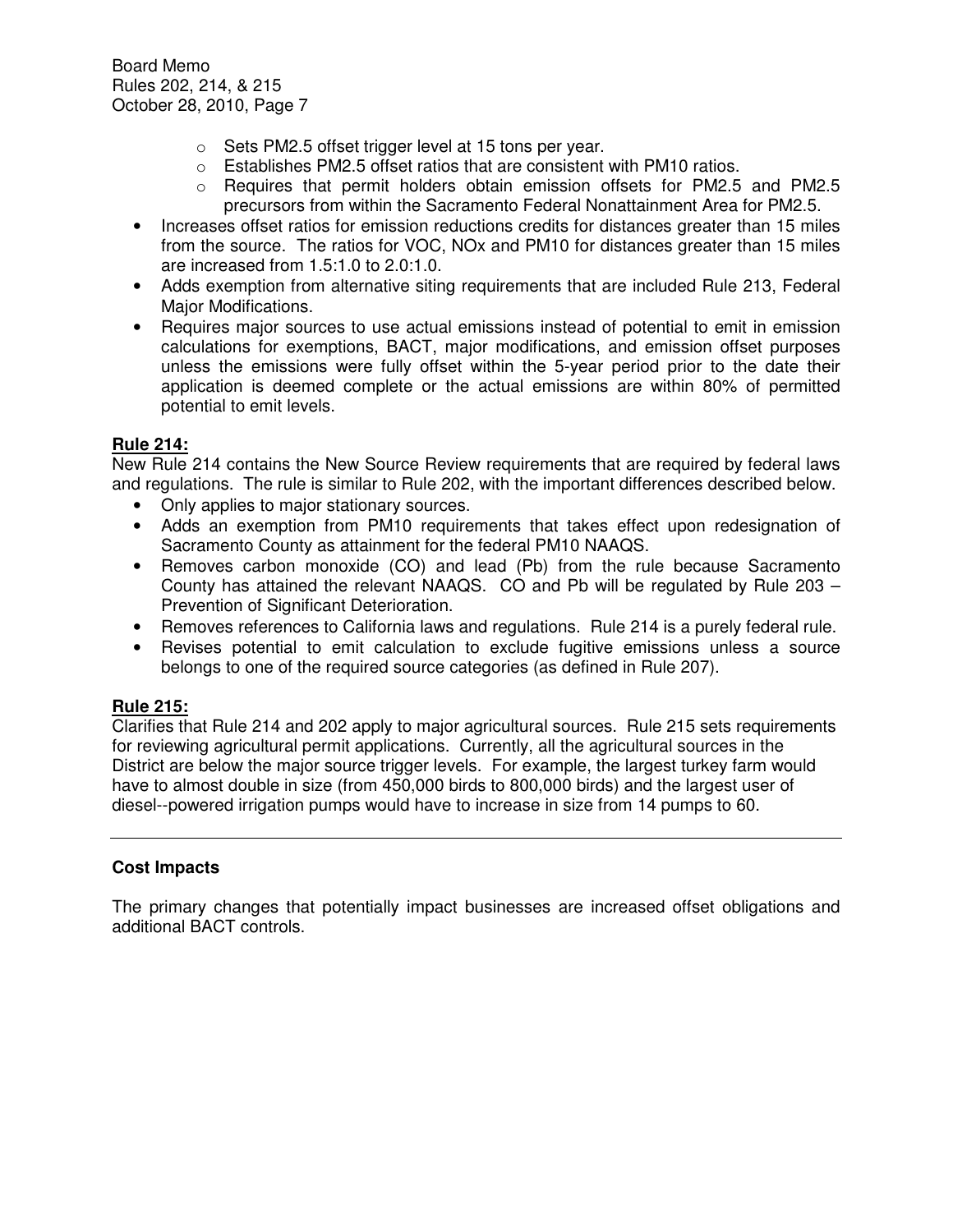### Offsets:

Increased offsets arise from the following two changes<sup>14,15</sup> 1) sources that increase emissions by more than the offset trigger levels must provide more emission reduction credits if the offsets are obtained from sources located over 15 miles from the new or expanding source, and 2) more sources may be required to provide emissions reduction credits because the PM10 trigger level is lowered from 7,500 pounds per quarter to 7,300 pounds per quarter. Some sources may avoid offset requirements because they install BACT or reduce their permitted emissions levels to below offset thresholds (most sources operate well below permitted levels). For Sacramento County, the most recent offset costs for NOx, VOC, and PM10 vary from \$11,924 to \$75,000/ton on the open market and \$16,440 to \$33,685/ton from the District Community Bank. SOx and CO are pollutants that are not typically needed for offsets and the most recent offset costs vary for \$1 to \$11,924 on the open market and \$2,500 to \$5,000 from the District Community Bank.

During the past three years the District has issued approximately 2,000 permits and only 3 of the sources that surrendered offsets would have been required to purchase additional offsets under the proposed rule. Two sources (Teichert and Sacramento Metropolitan Utility District) provided emission offsets generated at a distance of more than 15 miles from the source. An approximate range of costs for the additional offsets required is \$15,934 to \$23,940. The high end of the range is an estimated cost, using the District Community Bank price of \$31,920/ton for NOx; however, both of these sources provided private emission offsets that are sold on the open market. The low end of the range is calculated using the costs paid by these two sources for the offsets on the open market.

## BACT

l.

The BACT requirement may increase the cost for new or modified equipment that would have been exempt from BACT under the current rule. The actual requirements for BACT are determined on a case-by-case basis considering factors such as technical feasibility and control levels achieved in practice by similar sources.

In some cases, source categories likely already meet BACT requirements resulting in no additional costs. These source categories currently include: coating operations, dry cleaners and gas stations. For other source categories, BACT is what has been achieved in practice and in some circumstances, where alternative controls may be required; the cost effectiveness for BACT is explicitly capped. The current cost caps range from \$11,400/ton to \$24,500/ton depending upon the pollutant. Staff has a BACT manual that identifies what equipment is generally considered BACT for common sources such as boilers and internal combustion engines. Staff is expanding the manual to include additional sources and equipment.

 $14$  Although the rules contain new offset and BACT requirements for PM2.5, PM2.5 is a subset of PM10 and the current rules have BACT and offset requirements for PM10. Because the proposed offset and BACT trigger levels are the same for both pollutants, PM2.5 sources are only impacted as described here. However, the offsets, when triggered, may need to be PM2.5 depending on the PM emission characteristics of the source.

<sup>&</sup>lt;sup>15</sup> If ammonia is determined to be a necessary part of the PM2.5 control strategy in the attainment demonstration approved by EPA in the State Implementation Plan, then emission offsets for ammonia will be required and the same offset ratios as for PM 2.5 will apply. The cost of ammonia offsets is unknown at this time.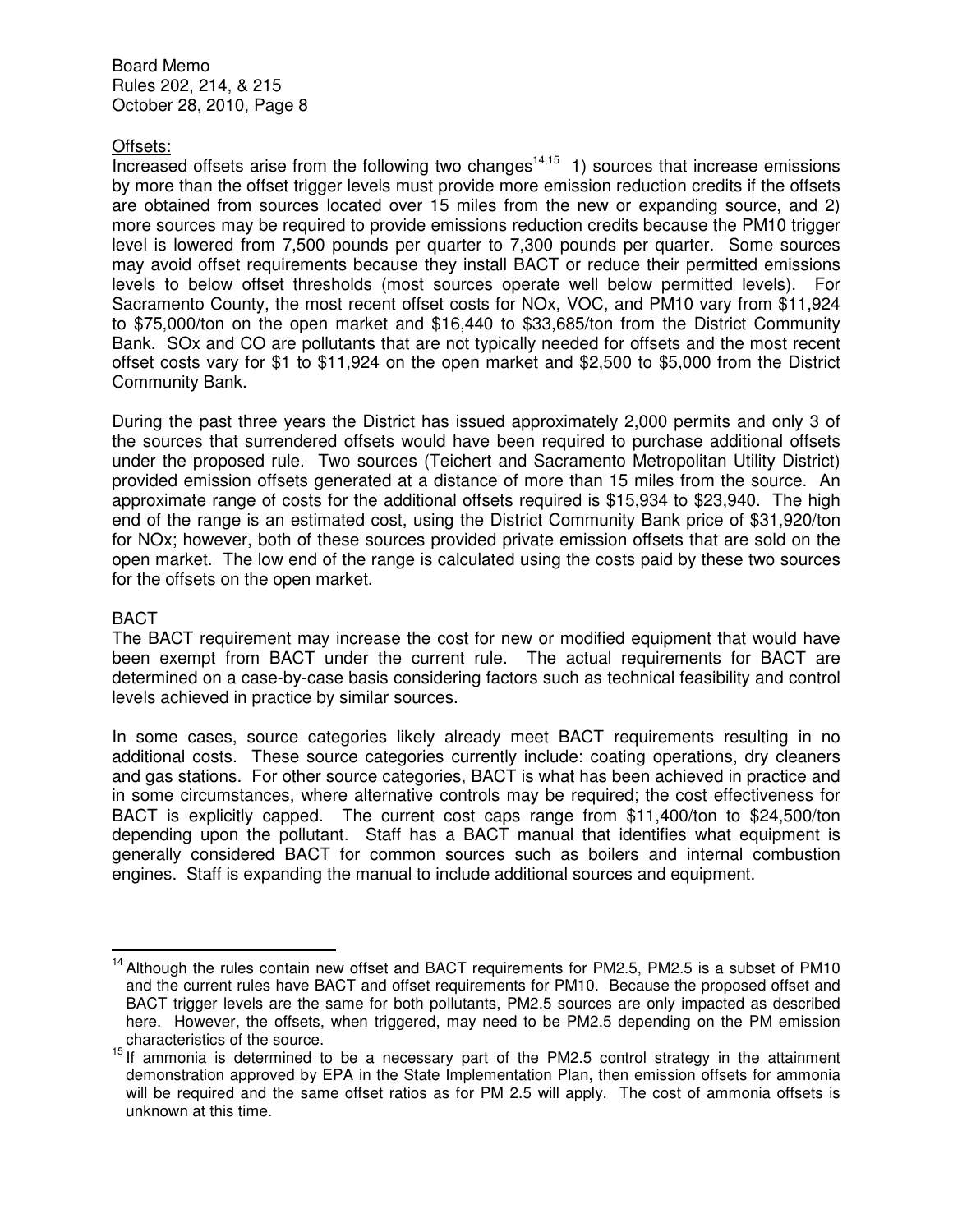The actual impact on businesses will depend on 1) the number of businesses that modify in the future, 2) the incremental costs of additional controls (if any), 3) the increases in permitted emissions levels associated with the modifications, and 4) the location of the offsets. Therefore, Staff cannot accurately predict the total costs.

#### **Emission Impacts**

Overall, the proposed BACT and offset revisions will achieve emission reductions of pollutants that exceed state and federal health standards. However, as discussed in the Cost Impacts section above, the actual impacts, and associated emissions reductions, depend on the four factors noted and, therefore, Staff cannot estimate the quantity of emission reduction benefits anticipated from the proposed rule amendments.

### **District Impacts**

Staff estimates an additional 0.36 FTE of staff time is needed to implement the revised BACT requirement. The additional staff time is needed to update and maintain a BACT manual for routine sources and to evaluate BACT for non-routine sources.

No additional staff resources are needed to implement the changes to the offset requirements or any of the other proposed amendments.

### **Environmental Review and Compliance**

California Public Resources Code (Section 21159) requires an environmental analysis of the reasonably foreseeable methods of compliance. Staff compared the requirements of the proposed rules to those of the existing rules. The proposed Rule 202 and Rule 214 set lower BACT and offset trigger levels, and increase offset ratios. Because of the proposed decrease in BACT trigger levels, more sources that are new or are undergoing modification will require BACT. In some cases, emission units at these sources may already meet BACT control requirements. In other cases, sources will comply by installing equipment with a higher level of emissions control. Sources may comply with the lower offset trigger levels and increased offset ratios by surrendering a greater amount of emission offsets. In some cases, sources may to choose to accept permit conditions that limit their potential to emit, or install lower-emitting equipment to reduce the amount of offsets required. The amendments would decrease air pollutant emissions and result in an air quality benefit. None of these methods of compliance would result in an adverse impact on the environment. Nevertheless, new and modified sources generally require local agency approvals (including District permits) which must comply with CEQA to identify any associated significant environmental impacts.

The only change to Rule 215 requires compliance with Rule 214 (in addition to the currentlyrequired compliance with Rule 202) for major agricultural sources and therefore has no impact beyond the aforementioned changes to Rule 202 and Rule 214.

Staff finds that the proposed rules are exempt from the California Environmental Quality Act as an action by a regulatory agency for protection of the environment (Class 8 Categorical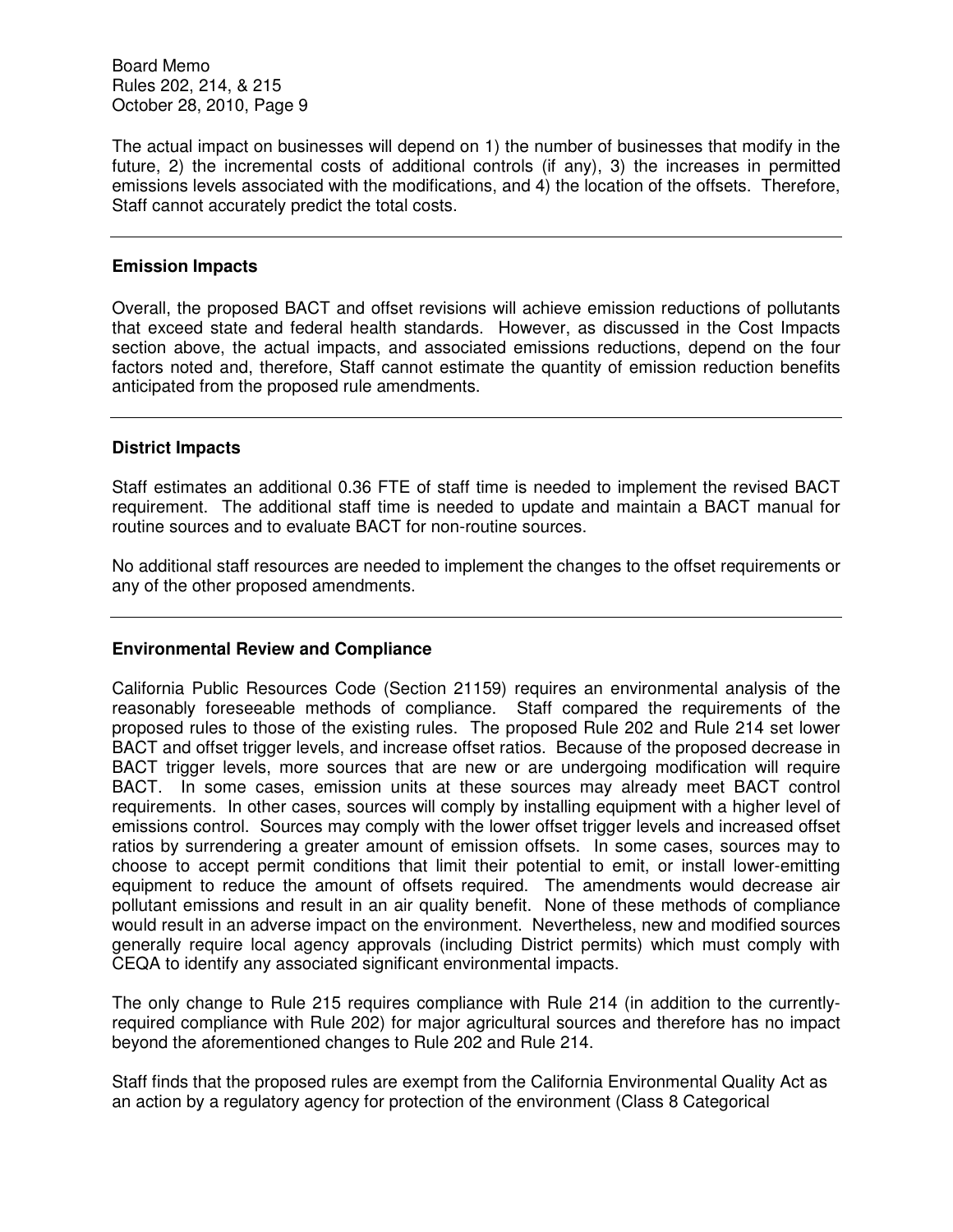Exemption, Section 15308 State CEQA Guidelines) and because it can be seen with certainty that there is no possibility that the activity in question may have a significant adverse effect on the environment (Section 15061(b)(3), State CEQA Guidelines).

## **Public Outreach and Comments**

l.

Staff conducted a public workshop on August 10, 2010. The noticing for this workshop included:

- Notices mailed to all permitted facilities in Sacramento,
- A display ad in the "Our Region" section of Sacramento Bee, and
- Notices mailed to those who have requested rulemaking notices.

Staff received oral comments and questions at the workshop as well as written comments. Comments and responses are listed in Appendix C of the Staff report (Attachment C). In addition, Staff conducted briefings with the Cleaner Air Partnership and a representative from the Sacramento County Farm Bureau.

Generally, there were very few comments and concerns expressed during the workshop process. The one significant comment requested higher PM2.5 offset ratios to account for decreased air quality benefit achieved when offsetting reductions are located some distance away from the new or increasing emissions source. The offset ratios were initially proposed as 1 to 1 (for every one pound increase there is a corresponding pound reduction elsewhere). In response to the comment, Staff has aligned the PM2.5 offset ratios with the PM10 emission offset ratio<sup>16</sup>. The proposed ratios are: same source 1.0:1.0, within 15 miles 1.2:1.0, 15 to 50 miles 2.0:1.0 and greater than 50 miles >2.0:1.0 and determined cases by case. Staff also corrected the workshop draft PM2.5 offset trigger level, increasing it from 10 tons per year to 15 tons per year (matching Placer County). Although the increase in trigger levels will subject fewer sources to offset requirements, for sources that trigger offsets there will be an increase in the amount of direct PM2.5 offsets surrendered depending on the distance to the source of the offsetting emission reductions.

Staff received written comments from EPA during the public notice period for the September 23<sup>rd</sup> hearing. EPA identified parts of the rule that did not meet federal laws and regulations. The most significant changes include the change to the definitions of terms that affect emission calculation procedures for major sources and major modifications.

A notice for the September 23, 2010 public hearing was published in the Sacramento Bee on August 23, 2010. The notice was also sent to attendees of the public workshop, all permitted sources, including major sources, and persons who have requested rulemaking notices via email or hardcopy. A notice was e-mailed to all members of the public who have requested notices for rulemaking activity and to the attendees of the public workshop regarding the new proposed changes and the continuance of the public hearing to the October 28, 2010 meeting.

 $16$  If ammonia is determined to be a necessary part of the PM2.5 control strategy in the attainment demonstration approved by EPA in the State Implementation Plan, then emission offsets for ammonia will be required and the same offset ratios as for PM 2.5 will apply.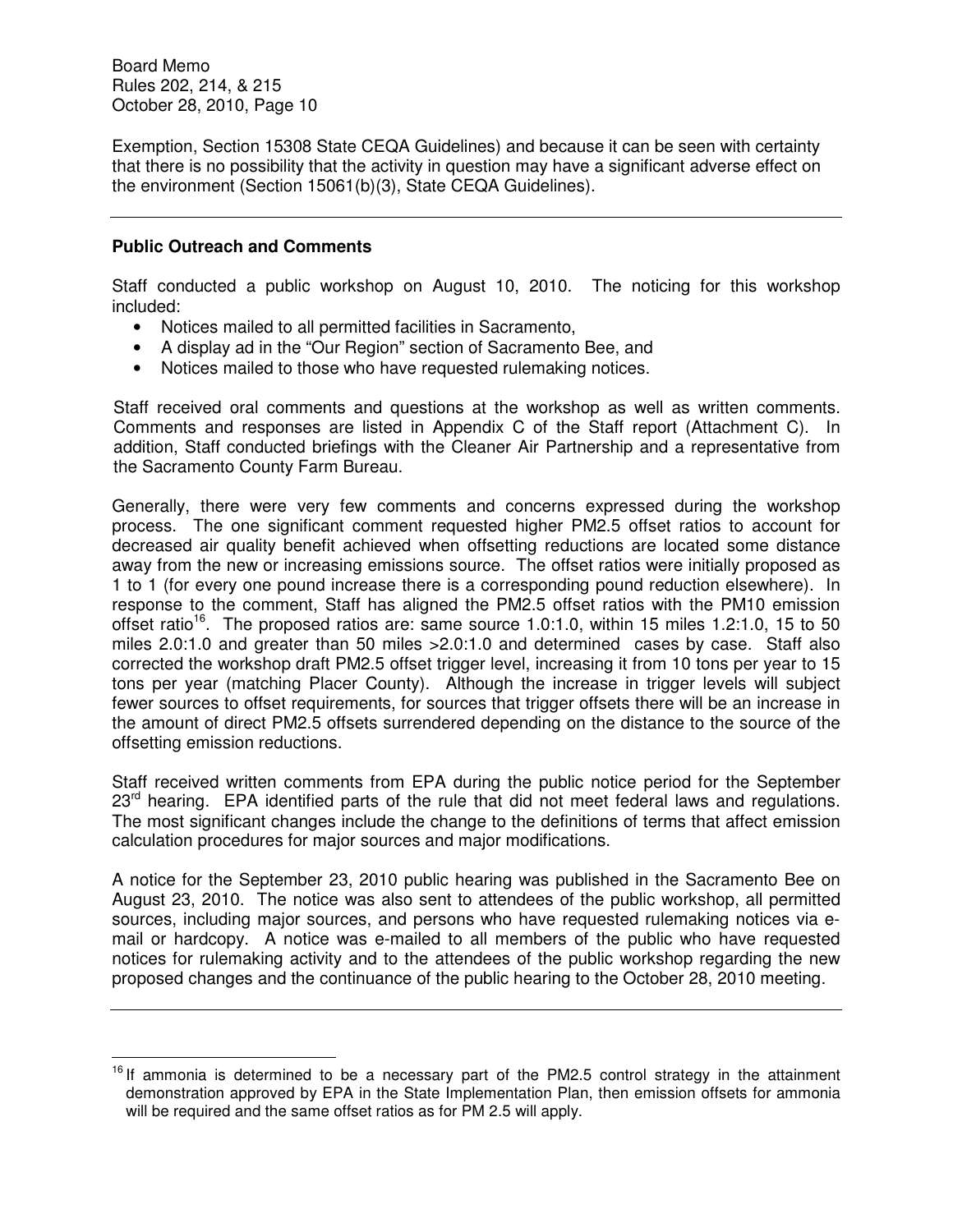# **Conclusion**

The proposed amendments are necessary to comply with the federal Clean Air Act and to retain District authority to issue permits for major sources. The amendments will allow EPA to approve Rule 214 for inclusion in the SIP and improve air quality. Staff recommends that the Board determine that the proposed rules are exempt from CEQA and approve the attached resolutions adopting Rule 214 and the amendments to Rule 202 and Rule 215 as proposed with an effective date of the day that EPA takes final action approving Rule 214.

Respectfully submitted,  $\blacksquare$ 

Larry Greene **Kathrine Pittard** Executive Director/Air Pollution Control Officer District Counsel

\_\_\_\_\_\_\_\_\_\_\_\_\_\_\_\_\_\_\_\_\_\_ \_\_\_\_\_\_\_\_\_\_\_\_\_\_\_\_\_\_\_\_\_

**Attachments**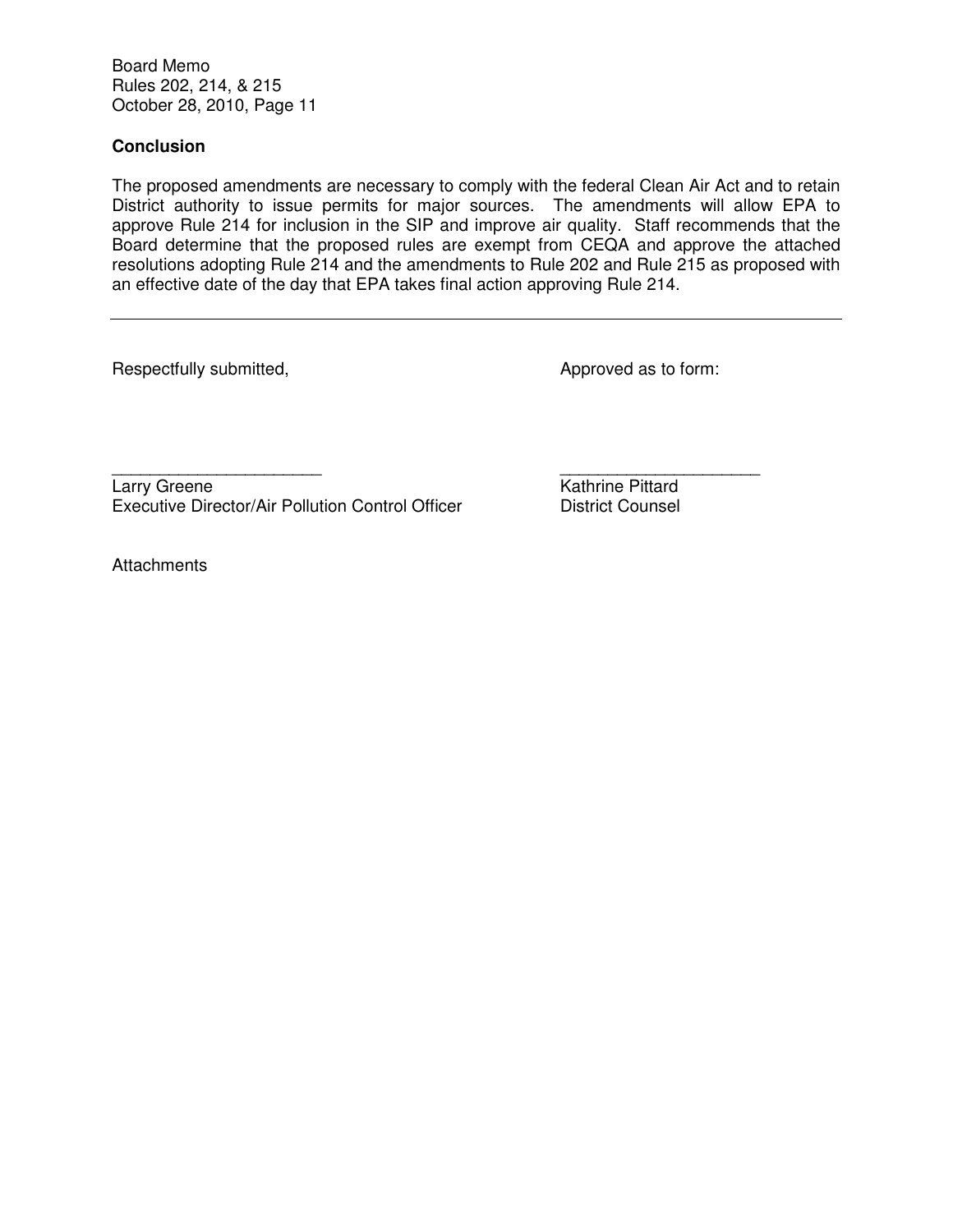**Attachment A** 

**Board Resolutions**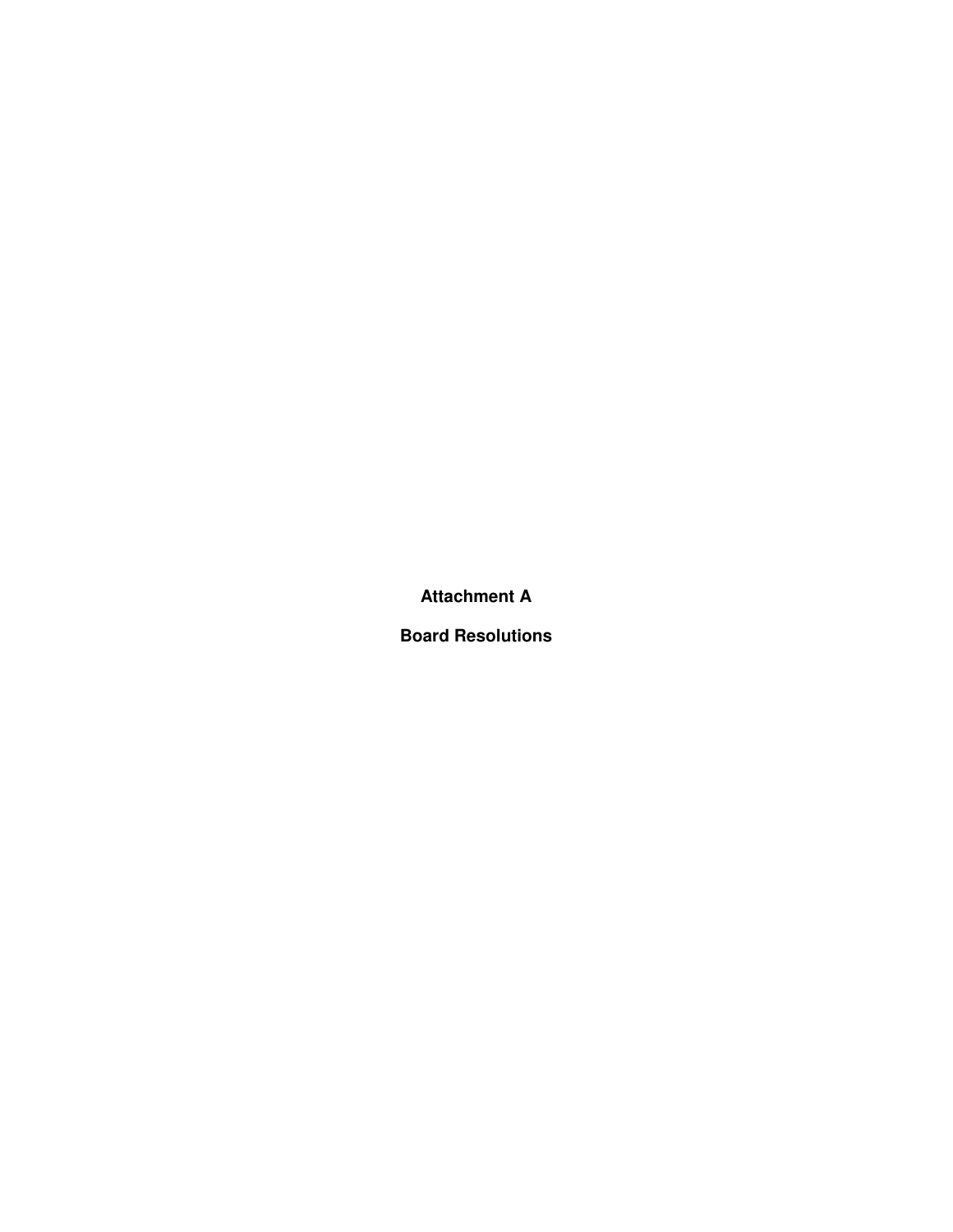**Attachment B** 

**Draft Rules 202, 214 and 215**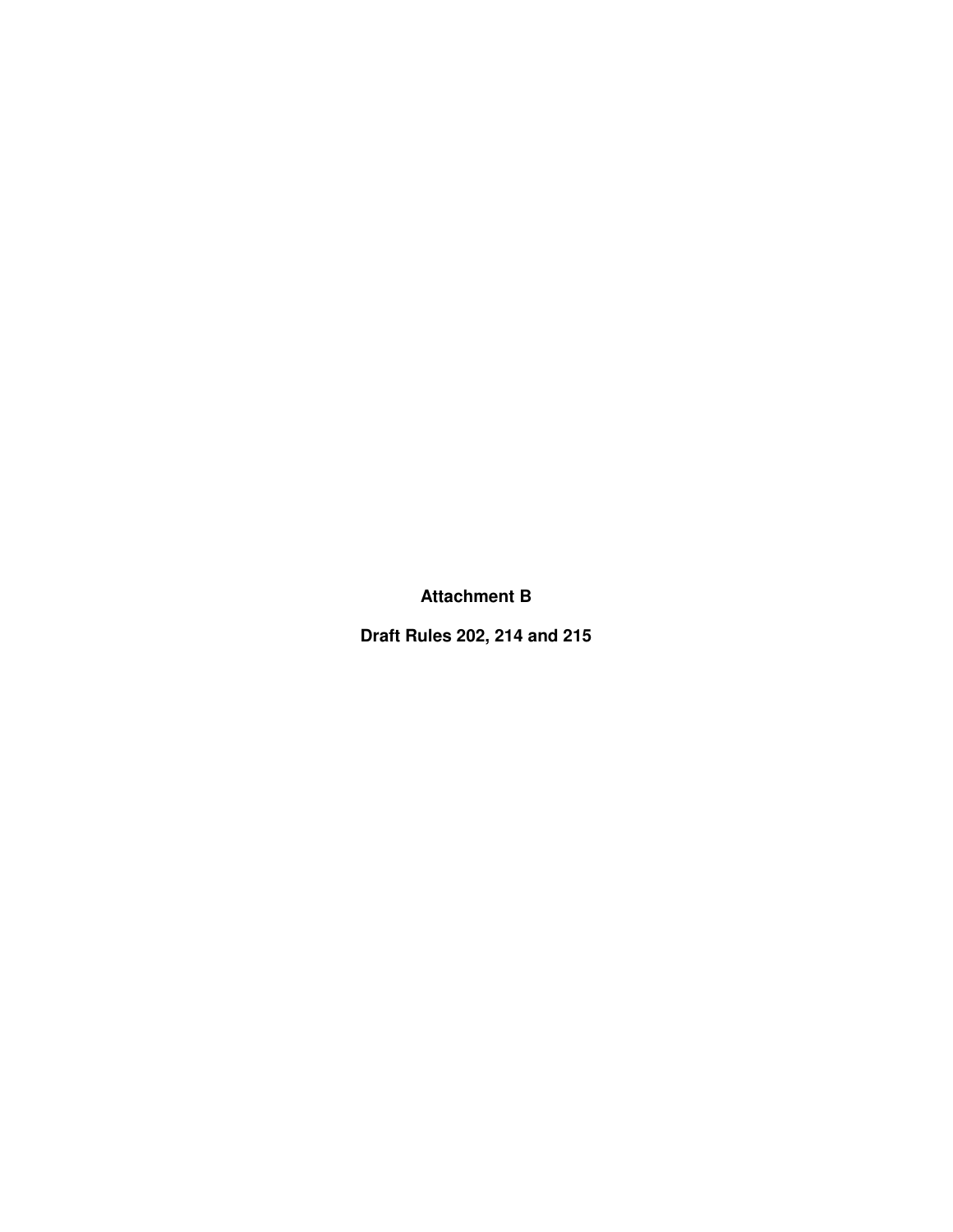**Attachment C** 

**Addendum discussing changes to the September Draft Rules 202 and 214**